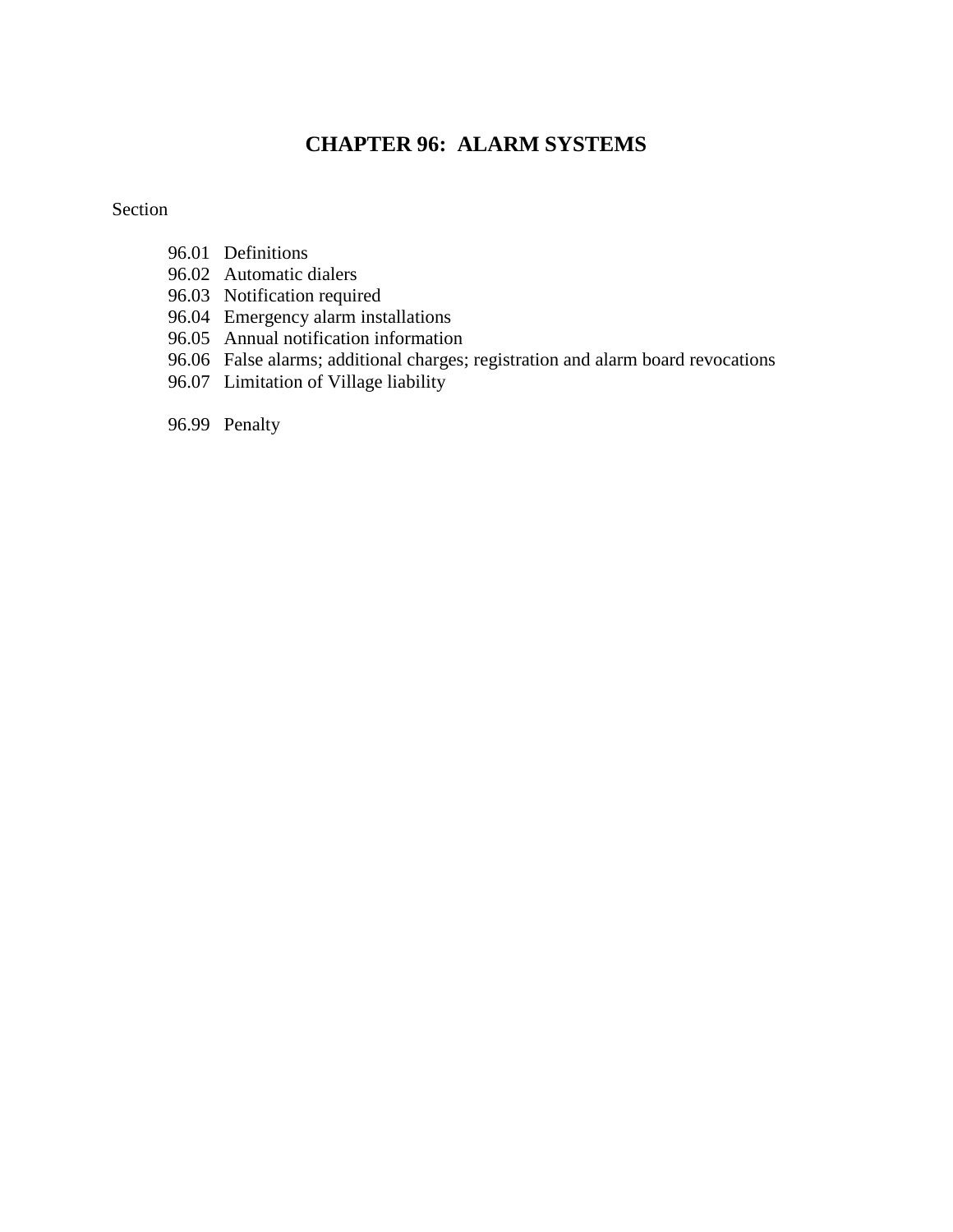### **§ 96.01 DEFINITIONS**

*ALARM ADMINISTRATOR.* The Chief of Police or any other person designated by the Village Manager.

*ALARM BUSINESS.* Any business operated by a person who engages in the activity or altering, installing, leasing, maintaining, moving, repairing, replacing, selling, servicing, or responding to any emergency alarm systems, or which causes any of these activities to take place.

*ALARM DETECTION SYSTEM.* An assembly of equipment arranged to signal the presence of a hazard requiring urgent attention to which the police or fire/rescue are expected to respond.

*ALARM USER.* Any person or business on whose premises an alarm system is maintained other than alarm systems on a motor vehicle.

*AUTOMATIC DIGITAL DIALING EQUIPMENT.* An alarm system that has the capability of transmitting digital code signals to an alarm receiving board at any approved communication center utilized or designated by the Village. The alarm system uses existing telephone lines instead of a dedicated line.

*AUTOMATIC VOICE DIALING ALARM EQUIPMENT.* An alarm system which automatically sends over regularly telephone lines a prerecorded voice message indicating the existence of the emergency situation that the alarm system is designed to detect.

*CALENDAR YEAR.* The period of time from January 1 until December 31.

*CENTRAL STATION SYSTEM.* A system in which the operation of electrical protection circuits and devices are signaled automatically to record in, maintained, and supervised form a place of business having trained operators in attendance at all times.

*FALSE ALARMS*. The activation of an alarm system through mechanical or electronic failure, malfunction, improper installation, or the negligence or the owner or lessee of an alarm system or his employees or agents, except that the following shall not be considered false alarms:

(1) Alarms caused by the failure or malfunction of the equipment located in the communication center utilized or designated by the Village.

(2) Alarms occurring on a repeated basis without apparent cause within the first 30 days after installation of the alarm detection system, and where continuous effort, in the sole opinion of the Alarm Administrator, is being made jointly by the alarm user, the alarm business and any other concerned person to correct the malfunction expeditiously.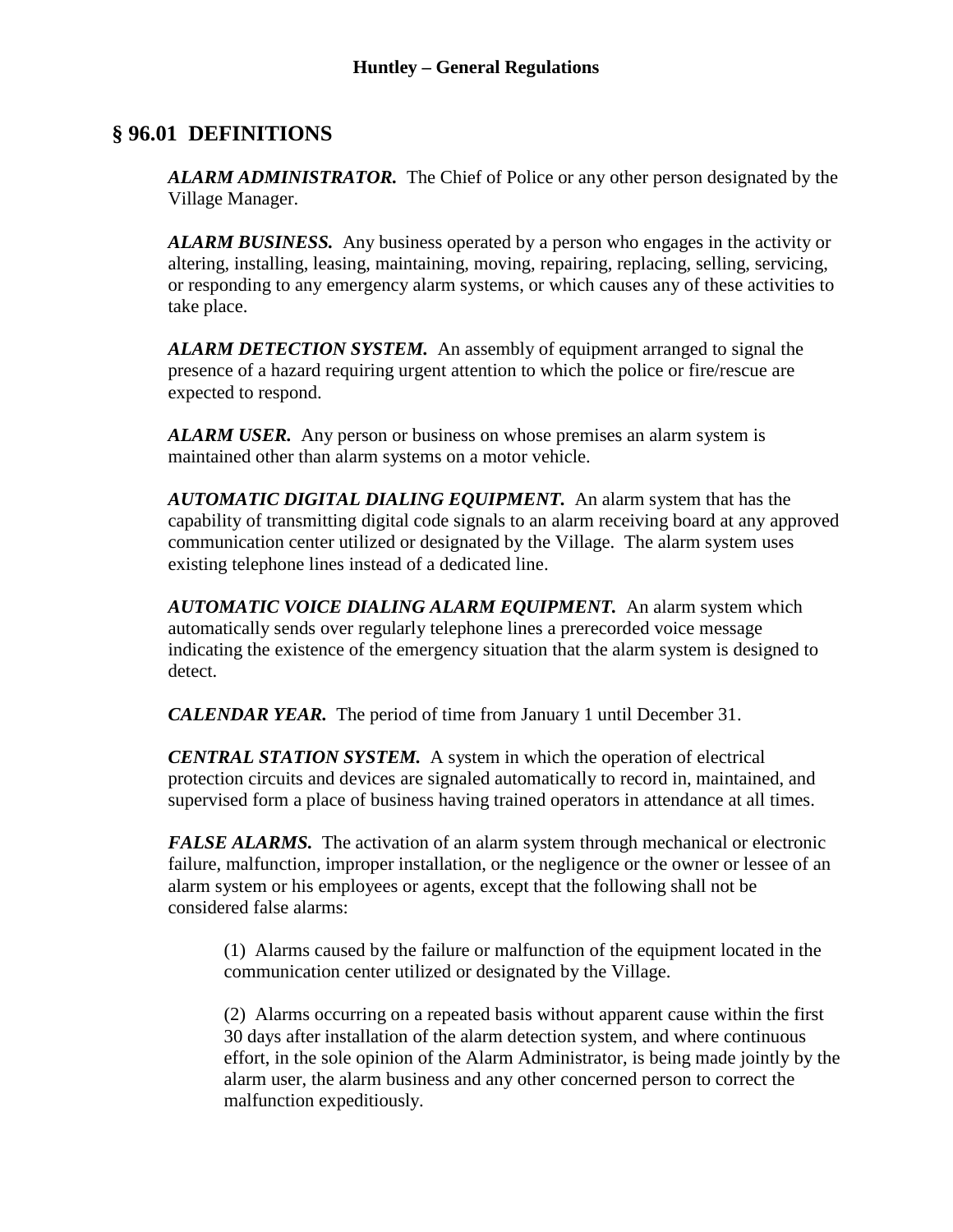(3) Alarms caused by actual illegal entry or attempted entry of which there is visible evidence.

(4) Alarms caused by an on-premises fire.

(5) Alarms intentionally caused by a person acting under a reasonable belief that a need exists to call the police or fire-rescue department.

(6) Alarms caused by hurricanes, tornadoes, earthquakes, major floods, or other natural disaster.

**ON PREMISES ALARM.** Alarm system that audibly announces an emergency condition at an individual or corporate establishment which may or may not be connected to the police computerized alarm system.

*PERMIT ISSUING AUTHORITY.* The Building and Code Enforcement Department of the Village and the designated code official of such shall be known as the Permit Issuing Authority. The installation, alteration, modification, or repair to any fire, burglar, or security alarm system that is conducted within the Village limits, requires approvals and permit from the Permit Issuing Authority of the Village.

*POLICE COMPUTERIZED ALARM SYSTEM.* The alarm and monitoring and control system located in the communication center utilized or designated by the Village. (Ord. 92-5-2, passed 5-14-92; Am. Ord. 97-09-11-01, passed 9-11-97)

## **§ 96.02 AUTOMATIC DIALERS**

(A) No person, firm, or corporation shall use or cause or permit to be used, or engage in the business of providing any telephone device and telephone attachment that automatically activates trunk lines connected to any police telephone and then reproduce any voice message to report a robbery, burglary, fire, or other emergency.

(B) Any person, firm, or corporation who is presently connected or engaged in the business of providing any telephone device or telephone attachments that automatically activate the trunk lines shall have 60 days to cease and desist such practice upon notice given by the Alarm Administrator.

(C) Nothing in this section shall apply to automatic dialing services for handicapped persons or persons needing special medical systems authorized by the Alarm Administrator. (Ord. 92-5-2, passed 5-14-92; Am. Ord. 97-09-11-01, passed 9-11-97) Penalty, see § 96.99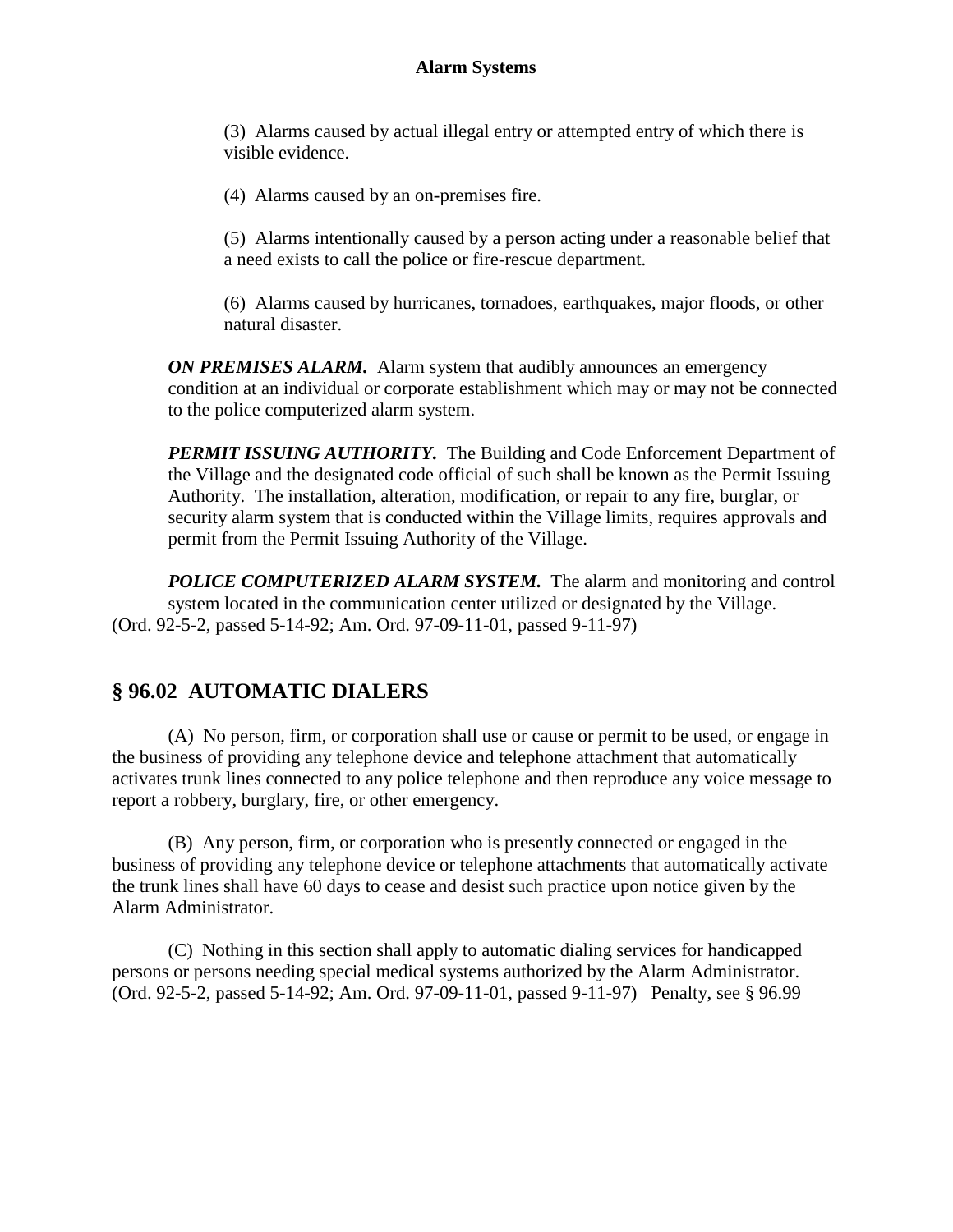#### **§ 96.03 NOTIFICATION REQUIRED**

It shall be unlawful for any person, firm, or corporation or lease or own an alarm system, or be in control of any premises, including single-family and multi-family dwellings and business places, wherein an alarm system is operated or maintained without first having notified the Huntley Fire Protection District of such system, except no notification shall be required for alarm systems contained in or on vehicles.

(Ord. 92-5-2, passed 5-14-92; Am. Ord. 97-09-11-01, passed 9-11-97) Penalty, see § 96.99

#### **§ 96.04 EMERGENCY ALARM INSTALLATIONS**

(A) *Permit required.* Any person who desires to install or continue use of an emergency alarm system, including on-premises alarm systems, shall first apply for and obtain a permit for each alarm system installed from the Building Department/Alarm Administrator on a form to be provided.

(B) *Application.* Each application shall be signed by the applicant and shall include, among other things, the following:

> (1) Name, address, and telephone number of the establishment where the alarm is located.

(2) Name, address, and telephone number of the owner or manager.

(3) Business hours of the establishment.

(4) List of persons authorized access to the establishment during non-business hours.

(5) Procedure to be followed in the event of an alarm.

(6) Emergency call list of personnel to notify in the event of an alarm.

(7) Description and location of the alarm control panel on the premises.

(8) The name and address of the alarm business monitoring or maintaining the alarm systems.

(Ord. 92-5-2, passed 5-14-92; Am. Ord. 97-09-11-01, passed 9-11-97) Penalty, see § 96.99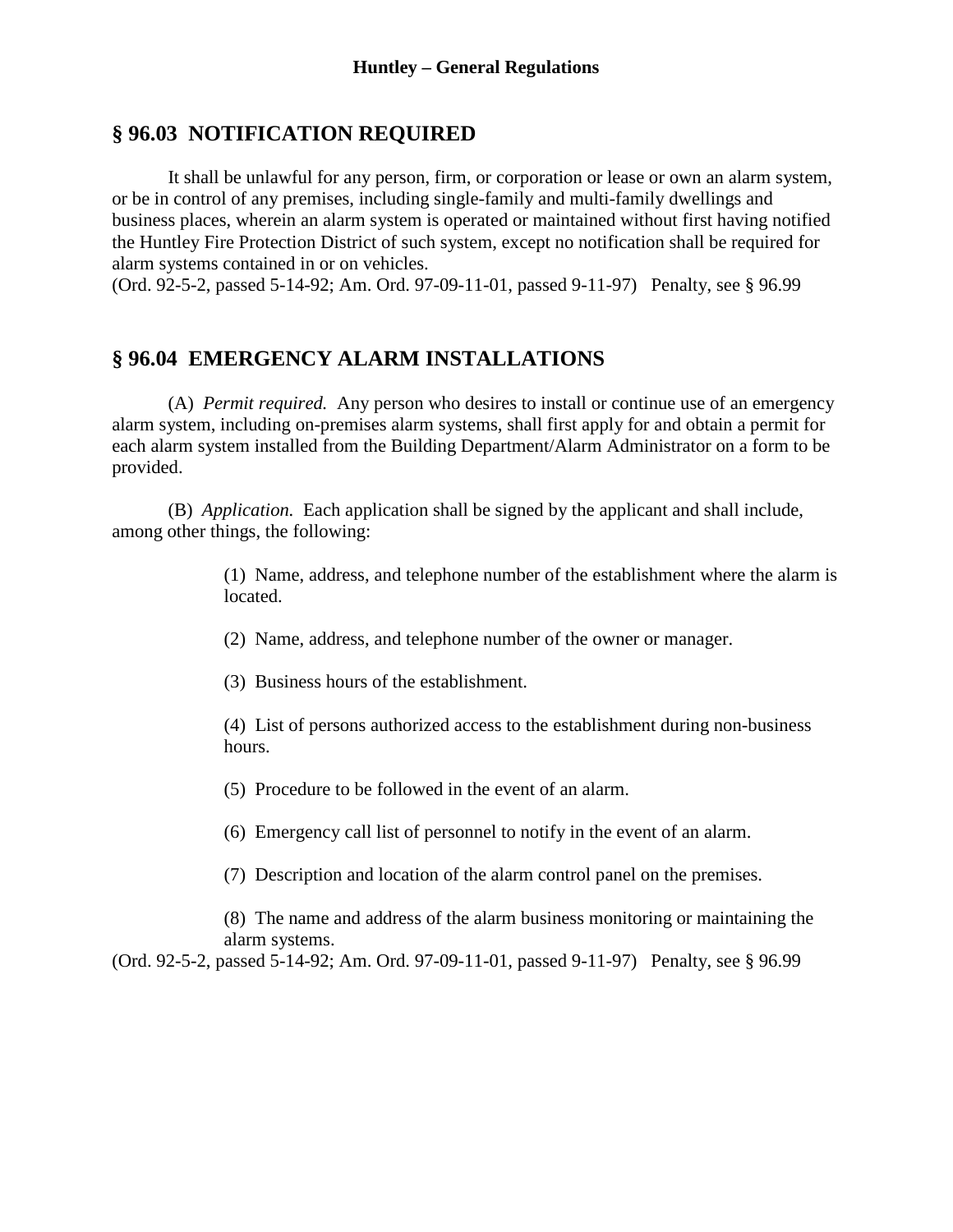#### **§ 96.05 ANNUAL NOTIFICATION INFORMATION**

On an annual basis, or more frequently if needed, every alarm user shall provide the Alarm Administrator current information about the alarm system and alarm system environment. Each alarm user shall provide current information as required by the emergency alarm installation permit. Failure to provide current information is considered a violation of this chapter and subject to fines as specified in this chapter.

(Ord. 92-5-2, passed 5-14-92; Am. Ord. 97-09-11-01, passed 9-11-97) Penalty, see § 96.99

### **§ 96.06 FALSE ALARMS: ADDITIONAL CHARGES; REGISTRATION AND ALARM BOARD REVOCATIONS**

(A) Commencing 30 days from the date the security alarm system is installed and placed in service at the premises, if the Village police department responds to more than three false alarms in a calendar year, the alarm user or agency shall pay the Village \$50 per response. The fee shall be paid to the Village within 30 days after the alarm user or agency is notified of the violation. Continued false alarms which are the result of substantial negligence or disregard on the part of the alarm user or agency may result in the revocation of the permit authorizing the use of the system.

(B) If the Village police department responds to a false alarm and it is determined that the cause of the false alarm was the negligence of the alarm company for failing to contact the Village, and its designated dispatch center, of work being done on the alarm, the alarm company will pay the Village the sum of \$50 as liquidated damages for their failure to provide such a notification.

(C) Should the Police Chief or Alarm Administrator determine that the nature of the alarm user's or agency's business or the complexity of the alarm systems causes continued false alarms which are not the result of any substantial negligence or disregard on the part of the alarm user or agency, the Police Chief, or Alarm Administrator may permit the alarm user or agency to retain the registration without processing a revocation thereof. User or agency shall be assessed \$50 for each false alarm thereafter, and the alarm user or agency shall be responsible for paying same according to the provisions of this chapter.

(Ord. 92-5-2, passed 5-14-92; Am. Ord. 97-09-11-01, passed 9-11-97)

#### **§ 96.07 LIMITATION OF VILLAGE LIABILITY**

(A) The Village shall take every reasonable precaution to assure that the alarm signals and prerecorded alarm messages received by the Village or the communication center utilized or designated by the Village are given appropriate attention and are acted upon with dispatch.